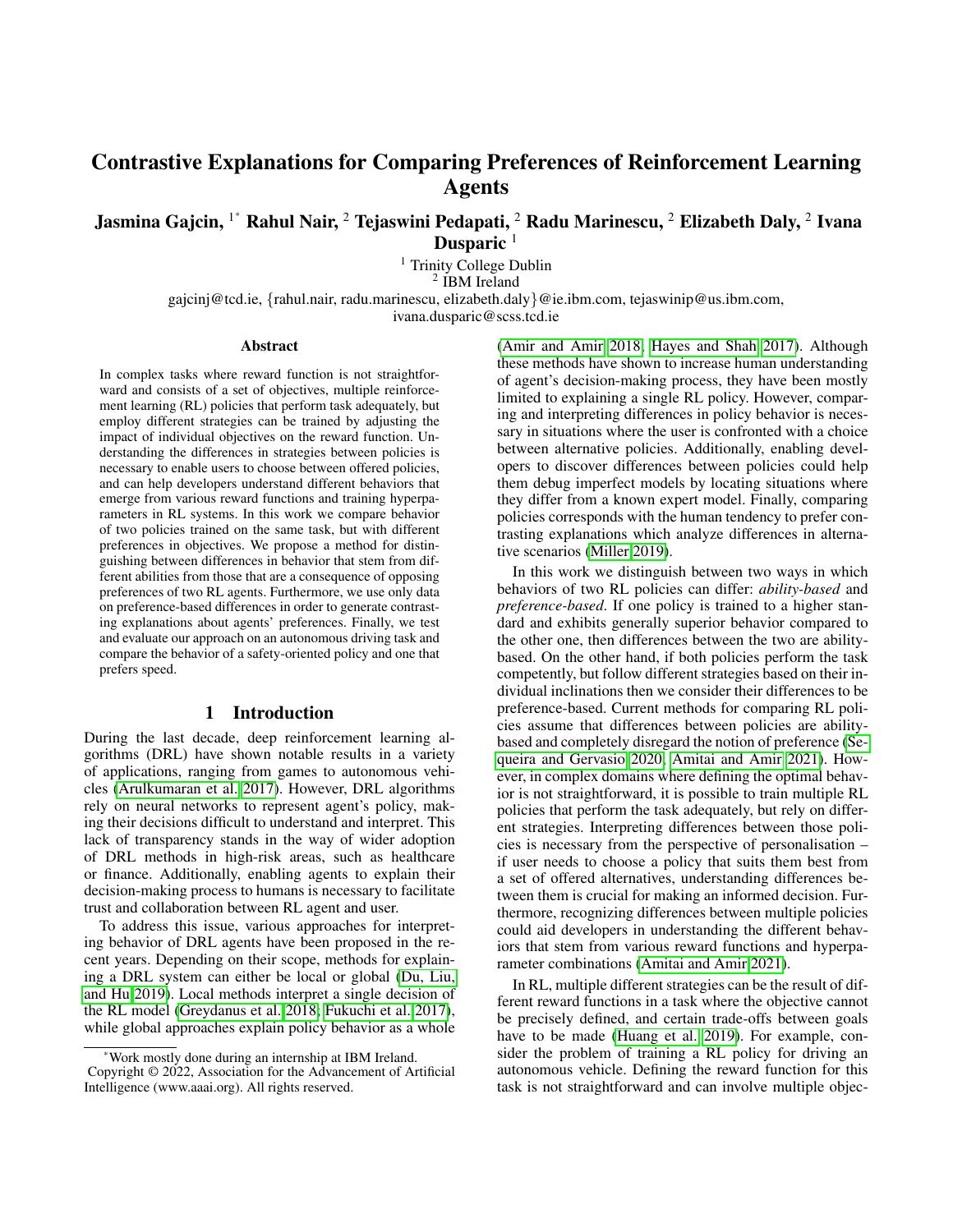tives that need to be satisfied. Consequently, multiple capable policies could be trained on different reward functions that slightly favor a specific objective over the others. These policies will achieve high average reward according to their individual reward function, but due to their opposing preferences in terms of objectives they may also exhibit different strategies for performing the task. Specifically, a policy which was trained on the reward function that severely penalizes close contact with another car will develop a safetyoriented strategy, and prefer slower driving and keeping distance from other vehicles. On the other hand, policy that was penalized for not arriving to the destination on time will likely prefer faster driving, and will have a more relaxed understanding of safety concerns. If a user is given a choice between these two policies it is necessary that the they recognize the differences between their strategies to choose the one best fitting for them.

In this work, we focus on comparing two policies trained on the same task and interpret their preference-based differences. We choose the global approach to explainability, and attempt to discover the differences in overall behavior of two RL agents as opposed to analysing their differences in a single state. Our approach attempts to uncover differences between two policies by analysing situations where policies disagree on the best strategy to follow. We propose an algorithm for distinguishing between disagreements that stem from difference in ability between two agents and those that arise from their opposing preferences. We then analyse only the preference-based disagreements in order to extract conditions in terms of state features that specific agents favour and generate global explanations contrasting agents' behavior. We test and evaluate our approach in an autonomous driving environment, where agent's task is to merge into another lane currently occupied by a non-autonomous vehicle, and we compare policies of a safety-oriented vs speedoriented agent.

Our contributions are as follows:

- We propose a method for distinguishing between abilitybased and preference-based differences in behavior between two RL agents.
- We present a method for generating contrasting explanations based on the contrast in preferred state feature values between two policies.
- We test and evaluate our approach in an autonomous driving environment.

#### 2 Related work

In the recent years various methods for explaining either one decision or the entire behavior of RL system have been proposed [\(Puiutta and Veith 2020\)](#page-6-10). However, despite the fact that research shows humans tend to seek contrasting explanations when reasoning about an event [\(Miller 2019\)](#page-6-6), there is still limited work in the field of comparing alternative behaviors of reinforcement learning systems.

[Madumal et al.](#page-6-11) [\(2020b](#page-6-11)[,a\)](#page-6-12) approached the problem of explainability from a causal perspective and proposed a method for generating local explanations that contrast alternative actions in a specific state. The approach however requires a hand-crafted causal model of the environment, which may be difficult to obtain and requires expert knowledge. Additionally, authors focus on generating local explanations, while we interpret and compare global behavior of agents.

Summarisation methods, one of the most notable global approaches for condensing and explaining the agent behavior have also been used to compare multiple RL policies. [Sequeira and Gervasio](#page-6-7) [\(2020\)](#page-6-7) generated contrasting summaries of agents' behavior in order to highlight the differences in their capabilities. Similar to our work, [Amitai and](#page-6-8) [Amir](#page-6-8) [\(2021\)](#page-6-8) used the notion of disagreement between policies to detect and analyse situations where two policies pick different actions, but opted for explaining policies' differences through contrasting summaries. However, both approaches focus only on extracting discrepancies between agents' abilities, and disregard the potential difference in their strategies. Additionally, applicability of summarisation methods is limited to tasks with visual input.

Most relevant to our work, [van der Waa et al.](#page-6-13) [\(2018\)](#page-6-13) compare the outcomes of following different policies from a specific state to justify agent's choice of action. However, their work focuses only on local explanations, and requires manual encodings of states and outcomes. In contrast, in our work we aim to provide global comparisons of policies and do not rely on hand-crafted interpretable features.

#### <span id="page-1-1"></span>3 Preference-based contrastive explanations

In this section we propose a set of conditions for distinguishing between ability and preference-based differences between two policies and offer a method for extracting explanations that highlight feature values that specific agents favour. Throughout this section we assume oracle access to two policies  $\pi_A$  and  $\pi_B$ , their Q action-value functions and the transition function of the environment  $T$ . Our approach consists of three steps presented in this section. Firstly, policies are unrolled in the environment to collect data on situations where two policies disagree on the best course of action (Section [3.1\)](#page-1-0). Afterwards, collected data is filtered so that only data illustrating preference-based differences between the policies is obtained (Section [3.2\)](#page-2-0). Finally, we analyse and compare preference-based disagreement data from both policies to extract explanations that indicate which conditions agents prefer to end up in (Section [3.3\)](#page-3-0).

#### <span id="page-1-0"></span>3.1 Disagreement data

We adopt the definition of *disagreement state* from [Amitai](#page-6-8) [and Amir](#page-6-8) [\(2021\)](#page-6-8) and consider two policies to disagree in a state if they do not choose the same action in that state.

With that in mind, we collect three different types of disagreement data from policies' interaction with the environment. We follow the method for gathering disagreement data presented in [Amitai and Amir](#page-6-8) [\(2021\)](#page-6-8) which assumes unrolling policy  $\pi_A$  in the environment and at every step comparing decisions of  $\pi_A$  and  $\pi_B$  until a disagreement is reached, then following both policies separately for a set number of steps k, and finally returning control to  $\pi_A$ .

Specifically, we start by executing policy  $\pi_A$  in the environment. In each state s that  $\pi_A$  encounters we compare the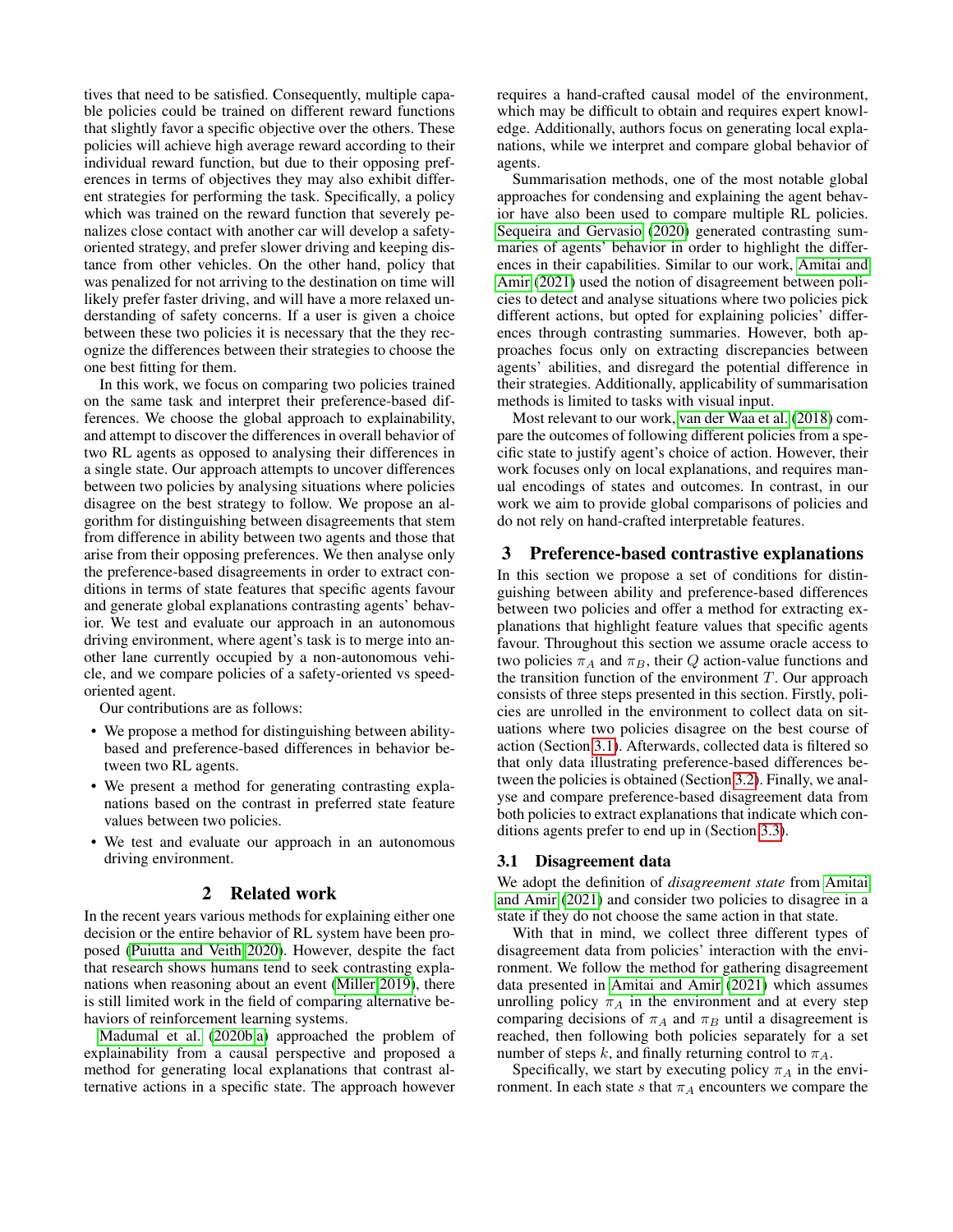decisions of both policies and record those states in which policies choose different actions:

**Definition** (Disagreement states) *Given two policies*  $\pi_A$  *and*  $\pi_B$ ,  $s_d$  *is a disagreement state if*:

$$
\pi_A(s_d) \neq \pi_B(s_d) \tag{1}
$$

After encountering a disagreement state  $s_d$ , we also unroll both policies for a set number of steps k starting from  $s_d$  and record the resulting pair of trajectories:

Definition (Disagreement trajectories): *Given two policies*  $\pi_A$  and  $\pi_B$  and a disagreement state  $s_d^t$ , a pair of disagree*ment trajectories is a tuple*  $(\mathcal{T}_{\pi_A}(s_d^t), \tilde{\mathcal{T}}_{\pi_B}(s_d^t))$  where:

$$
\mathcal{T}_{\pi_A}(s_d^t) = \{s_d^t, \dots s_d^{t+k}\}\n\n\mathcal{T}_{\pi_B}(s_d^t) = \{s_d^t, \dots s_d^{t+k}\}\n\n(2)
$$

Finally, upon collecting disagreement trajectories, we also record the last states in each trajectory pair:

Definition (Disagreement outcomes): *Given two policies*  $\pi_A$  and  $\pi_B$  and a pair of disagreement trajectories  $(\mathcal{T}_{\pi_A}(s_d), \mathcal{T}_{\pi_B}(s_d))$ , where  $\mathcal{T}_{\pi_A}(s_d) = \{s_d^i\}_{i \in [1...k]}$  and  $\mathcal{T}_{\pi_B}(s_d) = \{s_d^i\}_{i \in [1...k]}$ , pair of disagreement outcomes is *a tuple*  $(o_A(s_d), o_B(s_d))$  *where:* 

$$
o_A(s_d) = \mathcal{T}_{\pi_A}[k]
$$
  
\n
$$
o_B(s_d) = \mathcal{T}_{\pi_B}[k]
$$
\n(3)

In other words, an outcome is a state in which agent ends up after following its policy for a set number of steps from a disagreement state. After individually unrolling two policies from disagreement state  $s_d$  for k steps, control is returned to policy  $\pi_A$  which continues to progress in the environment, until a new disagreement state or episode terminates. Entire collection process is repeated for  $n$  episodes. The approach is further detailed in Algorithm [1.](#page-2-1)

Throughout this section we use the term *disagreement* to denote a tuple  $(s_d, \mathcal{T}_{\pi_A}(s_d), \mathcal{T}_{\pi_B}(s_d), o_A(s_d), o_B(s_d))$ where  $s_d$  is a disagreement state,  $\mathcal{T}_{\pi_A}(s_d)$  and  $\mathcal{T}_{\pi_B}(s_d)$  disagreement trajectories starting in  $s_d$ , and  $o_A(s_d)$  and  $o_B(s_d)$ their outcomes. Output from this section of the approach is a set of collected disagreements  $D(\pi_A, \pi_B)$ .

#### <span id="page-2-0"></span>3.2 Ability vs. preference-based disagreement

In order to generate preference-based explanations using the gathered disagreement data, we need to distinguish between disagreement that comes from different abilities of two agents and that which is a consequence of different preferences. Specifically, we aim to a detect particular type of disagreement that can be representative of difference in preferences between two policies. Intuitively, we would like to select only those disagreements  $(s_d, \mathcal{T}_{\pi_A}(s_d), \mathcal{T}_{\pi_B}(s_d), o_A(s_d), o_B(s_d))$  where both agents see the same potential in the state  $s_d$  and fulfil that potential to the same extent over the next  $k$  steps, but disagree strongly on the course of action in  $s_d$ . In other words, we select disagreements where agents feel similarly optimistic in state  $s_d$  and policy  $\pi_A$  feels similarly as satisfied being in  $o_A$ as  $\pi_B$  is with reaching  $\rho_B$ , while both agents have high confidence in their chosen path. This would indicate that agents

#### <span id="page-2-1"></span>Algorithm 1: Collecting disagreement data

1: Input:  $\pi_A$ ,  $\pi_B$ , T 2: Parameters:  $n, k$ 3: Output:  $D(\pi_A, \pi_B)$ 4:  $D(\pi_A, \pi_B) = \{\}\$ 5: for episode  $i \in [0, n]$  do 6:  $s = T.next\_state()$ 7: while episode not done do 8:  $a_A = \pi_A(s), a_B = \pi_B(s)$ 9: if  $a_A \neq a_B$  then 10:  $\mathcal{T}_A = \{\}, \mathcal{T}_B = \{\}$ 11:  $s_j = s, a_j = a_A$ 12: for  $j \in [0, k]$  do 13:  $\mathcal{T}_A \mathrel{+}= (s_j, a_j)$ 14:  $s_j = T.act(a_j)$ 15:  $a_j = \pi_A(s_j)$ 16: end for 17:  $T.reset(s)$ 18:  $s_l = s, a_l = a_B$ 19: **for**  $l \in [0, k]$  do 20:  $\mathcal{T}_B \parallel = (s_l, a_l)$ 21:  $s_l = T.act(a_l)$ 22:  $a_l = \pi_B(s_l)$ 23: end for 24:  $T.reset(s_i)$ 25:  $D(\pi_A, \pi_B)$  +=  $(s, \mathcal{T}_A, \mathcal{T}_B, o_A, o_B)$ 26: end if 27:  $s = T.act(a_A)$ 28: end while 29: end for

estimate and realize the same potential in the environment, but strongly disagree on their preferred way to do so.

To precisely define these conditions, we need to introduce a metric for measuring how strongly two policies disagree in a specific state. For this purpose we define *state importance* as follows:

**Definition** (State importance) *Given two policies*  $\pi_A$  *and*  $\pi_B$ , a disagreement state  $s_d$ , and if  $Q_A(s_d)$  and  $Q_B(s_d)$  are *vectors of Q action-values in state*  $s_d$  *according to policies*  $\pi_A$  *and*  $\pi_B$  *respectively, the importance of*  $s_d$  *with regards to policies*  $\pi_A$  *and*  $\pi_B$  *can be defined as:* 

$$
\mathcal{I}(s_d|\pi_A, \pi_B) = \frac{\max(softmax(Q_A(s_d))) + \max(softmax(Q_B(s_d)))}{2} \tag{4}
$$

We compute the softmax over a vector of Q action-values in order to emphasise the contrast between the first-ranked action and the others, and select the maximum value to represent how sure the policy is in its decision.

Furthermore, in order to quantify the potential that policy sees in a specific state we employ the idea of a state-value function. Since we do not assume direct access to state-value functions of policies, we simulate them with the help of the available Q action-value functions:

$$
V_{\pi}(s) = \max_{a \in \mathcal{A}} (Q_{\pi}(s, a))
$$
 (5)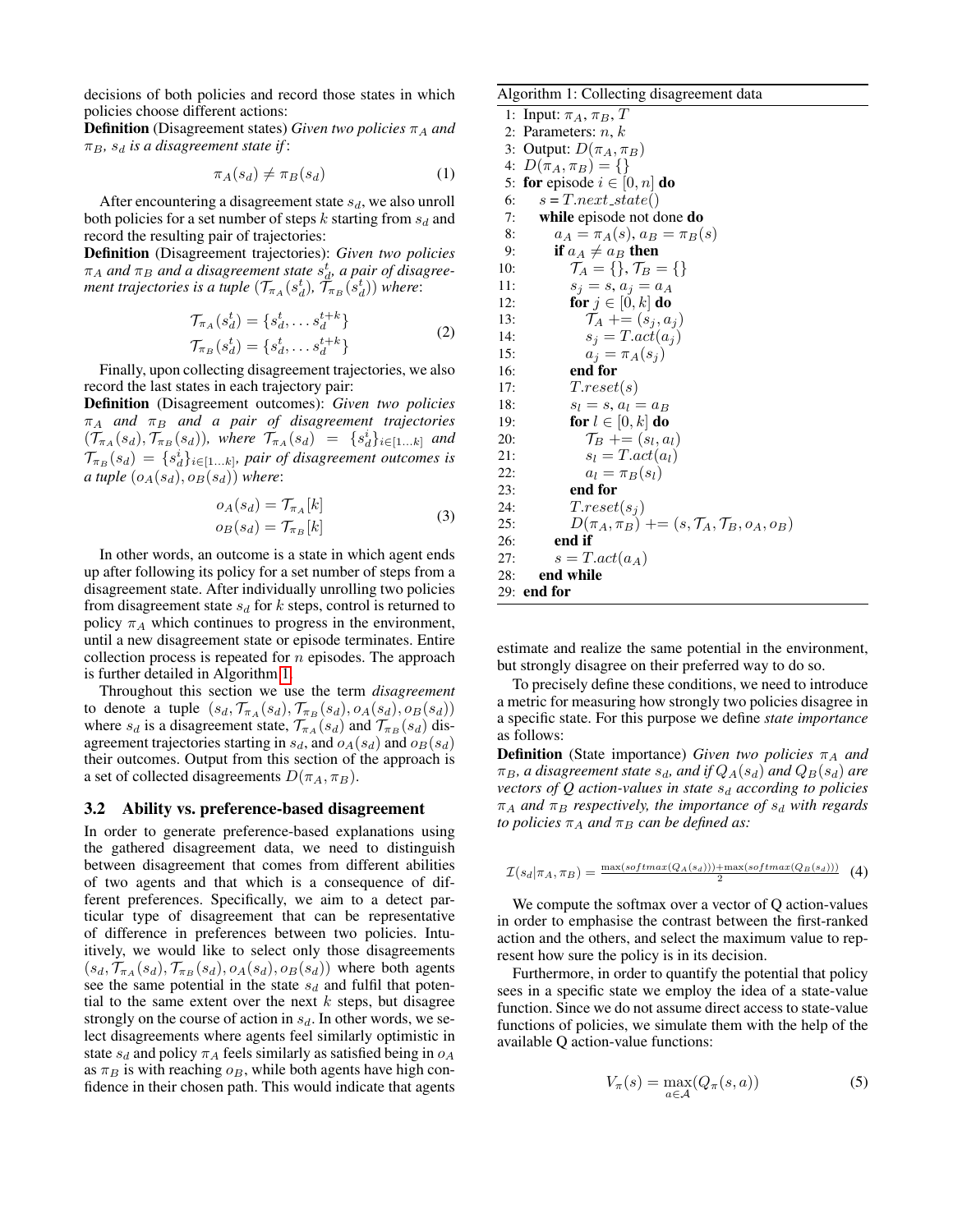Before using them for estimating state-value function, Q action-values are normalized to  $[0, 1]$  range, so that they can be compared between different agents.

Finally, we formalize the conditions for considering disagreement  $d = (s_d, T_{\pi_A}(s_d), T_{\pi_B}(s_d), o_A(s_d), o_B(s_d))$  to be preference-based:

Definition (Preference-based disagreement) *Given two policies*  $\pi_A$  *and*  $\pi_B$  *and disagreement between them*  $d =$  $(s_d, \mathcal{T}_A(s_d), \mathcal{T}_B(s_d), o_A(s_d), o_B(s_d))$ , disagreement is con*sidered to be preference-based if the following conditions are fulfilled:*

1. *Both policies are highly confident in their decision in the disagreement state*  $s_d$ *:* 

$$
\mathcal{I}(s_d|\pi_A, \pi_B) > \alpha \tag{6}
$$

2. *Both policies have similar evaluations of the disagreement state*  $s_d$ *:* 

$$
V_{\pi_A}(s_d) \approx V_{\pi_B}(s_d) \tag{7}
$$

*To estimate this similarity we evaluate the expression:*

$$
|V_{\pi_A}(s_d) - V_{\pi_B}(s_d)| < \beta \tag{8}
$$

3. *After unrolling policies in the environment for* k *steps from state*  $s_d$ *, both policies have similar evaluations of their outcomes:*

$$
V_{\pi_A}(o_A) \approx V_{\pi_B}(o_B) \tag{9}
$$

*To estimate this similarity we evaluate the expression:*

$$
|V_{\pi_A}(o_A) - V_{\pi_B}(o_B)| < \gamma \tag{10}
$$

*where*  $\alpha$ *,*  $\beta$  *and*  $\gamma$  *are threshold values.* 

Selected values for threshold parameters  $\alpha$ ,  $\beta$  and  $\gamma$  affect how selective the algorithm is. Some suitable values to use in practice would be:  $0.8 \le \alpha \le 1.0$ ,  $\beta \le 0.1$  and  $\gamma \le 0.1$ . Decreasing  $\alpha$  would result in including disagreements where policies are not confident in their choice and evaluate some alternative actions as similarly promising. These situations indicate that the disagreement is not a consequence of strong preferences of the agents. On the other hand increasing parameters  $\beta$  or  $\gamma$  would result in allowing more ability-based disagreements into the end result. For example, consider a situation where two agents encounter state  $s_d$  which they evaluate similarly, but disagree strongly on the best course of action. If after unrolling these policies separately for a number of steps they arrive at different states, and one policy is far more satisfied with its outcome than the other, that indicates that the disagreement in  $s_d$  was not a consequence of opposing preferences, but rather of inferior abilities of the second policy.

Finally, we can use the defined measures to filter the set of disagreements to obtain only those that are preferencebased:

$$
D_p(\pi_A, \pi_B) = \{ d \in D(\pi_A, \pi_B) | \mathcal{I}(s_d; \pi_A, \pi_B) > \alpha, |V_{\pi_A}(s_d) - V_{\pi_B}(s_d) | < \beta, (11) |V_{\pi_A}(o_A) - V_{\pi_B}(o_B) | < \gamma \}
$$

Output from this stage is the set of preference-based disagreements  $D_p(\pi_A, \pi_B)$ .



Figure 1: Autonomous driving environment for the merging task as presented in [\(Huang et al. 2019\)](#page-6-9)

#### <span id="page-3-0"></span>3.3 Generating contrastive explanations

Data set  $D_p(\pi_A, \pi_B)$  is rich with information on preferencebased differences between  $\pi_A$  and  $\pi_B$ . Therefore, there are multiple way to approach generating contrastive explanations using  $D_p(\pi_A, \pi_B)$  – we could exploit differences in disagreement trajectories or disagreement outcomes. In this work we choose the latter and focus on analysing and comparing outcomes of following the two policies to uncover which states agents prefer to reach. More specifically, we address the question: "*What conditions (in terms of state features) does agent* A *prefer to end up in, compared to agent* B*?"*. To answer this question, we start by creating two sets of values  $O_A^f$  and  $O_B^f$  for each state feature f, storing values of feature  $\hat{f}$  in outcomes from policies  $\pi_A$  and  $\pi_B$  respectively:

$$
O_A^f = \{o_A[f] | o_A \in D_p(\pi_A, \pi_B)\}
$$
  
\n
$$
O_B^f = \{o_B[f] | o_B \in D_p(\pi_A, \pi_B)\}
$$
\n(12)

Finally, we include in our explanations only those features for which there is a significant difference in distributions of  $O<sub>A</sub>$  and  $O<sub>B</sub>$ . Since we deal with continuous state features in the example presented in Section [4,](#page-3-1) we use a paired T-test to assess the difference in the two distributions. If  $f$  is not continuous, alternative appropriate statistical tests can be used to determine statistical relationship [\(McNemar 1947;](#page-6-14) [Pear](#page-6-15)[son 1900\)](#page-6-15). Provided that there is a significant difference in distribution of feature  $f$  in outcomes of the two policies, we consider  $f$  to be indicative of agent's preference and we use it in the explanations. For example, if there is a significant difference between  $O_A[f]$  and  $O_B[f]$  for some feature f and mean value of  $O_A[f]$  is larger than mean value of  $O_B[f]$ then the explanation will include that  $\pi_A$  prefers to end up in states where feature  $f$  has larger values. Final explanation is generated by combining all feature-specific preferences using a natural-language template.

#### 4 Experiments

<span id="page-3-1"></span>To evaluate the method proposed in Section [3,](#page-1-1) we employ a simplified version of the merging task in autonomous driving presented in [Huang et al.](#page-6-9) [\(2019\)](#page-6-9). In this environment, the autonomous vehicle navigates a three-lane road. Agent begins the episode in the center lane, and is tasked with merging safely into the right lane, currently occupied by a non-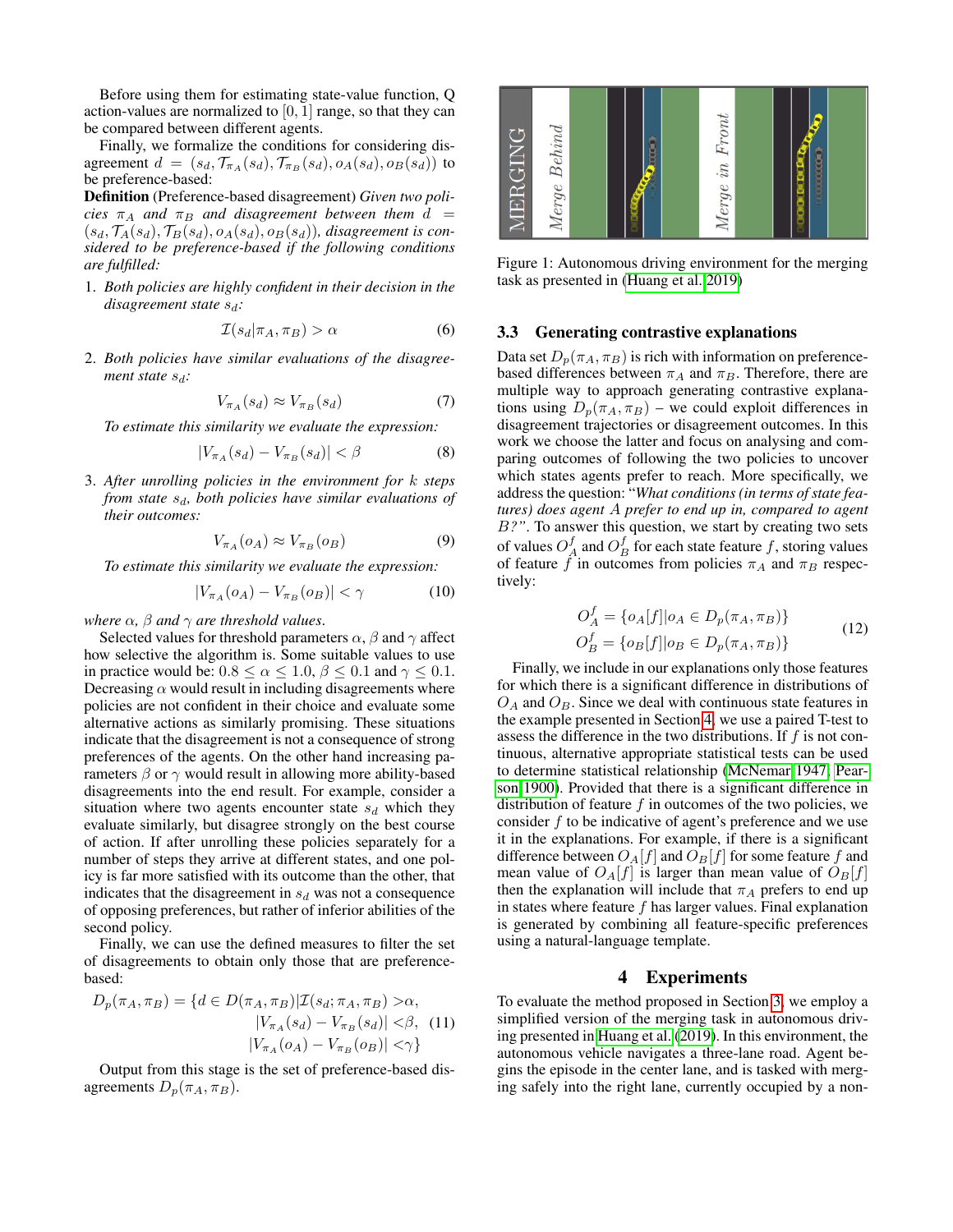<span id="page-4-0"></span>Table 1: Environment parameters for the merging task.

| Parameter description                | Value       |
|--------------------------------------|-------------|
| Number of lanes                      |             |
| Lane width                           | 10          |
| Car length                           | 10          |
| Initial velocity (for both vehicles) | 15          |
| Maximum velocity                     | 20          |
| Steering angle range                 | $[-30, 30]$ |

autonomous vehicle. Episode ends upon successful completion of the task, or if agent fails catastrophically by crashing into another car. Reward of  $+1000$  is awarded for successfully merging in the right lane, while  $-1000$  penalty is received for crashing into the non-autonomous vehicle. Additionally, driving off the road yields  $-10$  penalty. There are two suitable ways to approach this task. Agent can either employ a safety-oriented strategy and merge behind the nonautonomous vehicle, minimizing its chances of collision or it can speed up and merge in front of the other car, depending on its preference in the trade-off between speed and safety.

Agent's observation is a vector describing both the agent and the non-autonomous vehicle. Specifically, agent observes location of its rear axle  $(x, y)$ , as well as its heading  $h$ , velocity  $v$  and steering wheel angle  $u$ . Additionally, agent can observe the same features for the non-autonomous vehicle denoted by  $x', y', h', v'$  and  $u'$ . At each step agent chooses between 5 discrete actions – agent can increase or decrease its speed by 10%, it can change its steering angle by 3 degrees in any direction, or it can choose to alter nothing. Non-autonomous vehicle, however, drives straight ahead in the right lane with the same velocity throughout the episode. Action space is significantly simplified compared to one described in [\(Huang et al. 2019\)](#page-6-9), but it is still rich enough to enable the desired behavior. Additional environment parameters are available in Table [1.](#page-4-0) Finally, the reward function consists of multiple features that agent needs to optimize:

- *Distance from the goal:*  $\mathcal{D}_{g}^{t}$  =  $\max(0, |x_{goal} x_{t}|)$ , where  $x_{goal}$  is the x coordinate of the center of the right lane.
- *Distance to the other car:*  $\mathcal{D}_c^t = e^{-\frac{||p-p'||}{2\sigma^2}}$ , where  $p_t =$  $(x_t, y_t)$  is the location of the agent and  $p' = (x'_t, y'_t)$  is the location of the non-autonomous car at time step  $t$ .
- *Deviation from initial speed:*  $\mathcal{D}_{v}^{t} = |v_t v_0|$
- *Deviation from initial heading*:  $\mathcal{D}_h^t = |u_t u_0|$
- *Progress*:  $\mathcal{D}_p^t = |y_t y_{t-1}|$

All reward features are normalized to  $[0, 1]$  range. Ultimately, the reward function takes the form of a linear combination of features:

$$
\mathcal{R}(s_t, a_t) = \begin{bmatrix} \mathcal{D}_g^t & \mathcal{D}_c^t & \mathcal{D}_v^t & \mathcal{D}_h^t & \mathcal{D}_p^t \end{bmatrix} \theta^{\mathsf{T}} \tag{13}
$$

where each feature is weighed by a parameter from the vector  $\theta = [\theta_0, \theta_1, \theta_2, \theta_3, \theta_4]$  to determine its importance in the overall objective.

<span id="page-4-1"></span>Table 2: Training parameters for learning policies  $\pi_A^p, \pi_B^p, \pi_{rand}^p, \pi_{safe}^p$  with DQN algorithm. Same parameters are used for all values of p.

| Architecture                       | Train time steps |  | Learning rate |                                                 |                      | Batch size Buffer size Exploration fraction Final exploration $\epsilon$ |                 |     |      |
|------------------------------------|------------------|--|---------------|-------------------------------------------------|----------------------|--------------------------------------------------------------------------|-----------------|-----|------|
|                                    |                  |  |               | $\pi_{safe}$ $\pi_A^p$ $\pi_B^p$ $\pi_{rand}^p$ |                      |                                                                          |                 |     |      |
| Linear(10, 256)<br>Linear (256, 1) | 10 <sup>5</sup>  |  | $10^5$ $10^5$ | 10 <sup>4</sup>                                 | $6.3 \times 10^{-4}$ | 128                                                                      | $5 \times 10^4$ | 0.1 | 0.01 |

We start by training a baseline policy  $\pi_{safe}$  with reward function parameters  $\theta_{safe} = [5, 10, 20, 50, 0]$ . This policy is safety-oriented – it prefers to keep a distance to the nonautonomous vehicle and chooses to slow down and merge behind it. All policies in this section are trained using DQN algorithm [\(Mnih et al. 2013\)](#page-6-16).

Furthermore, to obtain policies with different strategies we vary the value of the parameter  $\theta_4$  which affects how important progress is to the agent. Small values of this parameter indicate a safety-oriented policy which prefers to slow down and merge behind the non-autonomous vehicle, decreasing its chances of collision. This strategy is identical to that of  $\pi_{safe}$ . On the other hand, increasing the value of this parameter results in a more aggressive policy which values progress over keeping greater-than-necessary distance to the other vehicle. Such policy prefers to speed up and merge in front of the non-autonomous car. For each value  $p \in [0, 1, 2, 3, 4]$  we train 3 different models  $\pi_A^p$ ,  $\pi_B^p$  and  $\pi_{rand}^p$  using the reward function with parameters  $\theta_p = [5, 10, 20, 50, p]$ . In other words, we keep all other reward feature parameters same as in the baseline model, and change only the parameter corresponding to progress. Models  $\pi_A^p$  and  $\pi_B^p$  are trained for the same number of steps and achieve near-optimal performance on the task. To ensure we also generate a policy with inferior capabilities,  $\pi_{rand}^p$  is trained for significantly less time, and does not fully learn the task. Training parameters are given in Table [2.](#page-4-1)

### 5 Evaluation

We set up experiments to show that the method presented in Section [3](#page-1-1) captures and explains only preference-based differences in behavior of the two agents. In other words, we do not want our method to detect difference in behavior when comparing two policies employing the same strategy, or two policies with significantly different capabilities. Therefore, we set up three different evaluation goals:

- 1. The method detects differences between two policies with different preferences.
- 2. The method does not detect differences between two policies with same preference.
- 3. The method does not detect differences between two policies of significantly different capabilities.

To test all three evaluation goals, we set up three different evaluation scenarios. To evaluate our method against the first goal, we compare the behavior of policies  $\pi_{safe}$  and  $\pi_A^p$  for each  $p \in [0, 1, 2, 3, 4]$ . Since we expect  $\pi_A^p$  to exhibit more aggressive behavior compared to  $\pi_{safe}$  for larger values of  $p$ , this scenario tests whether this difference in strategy will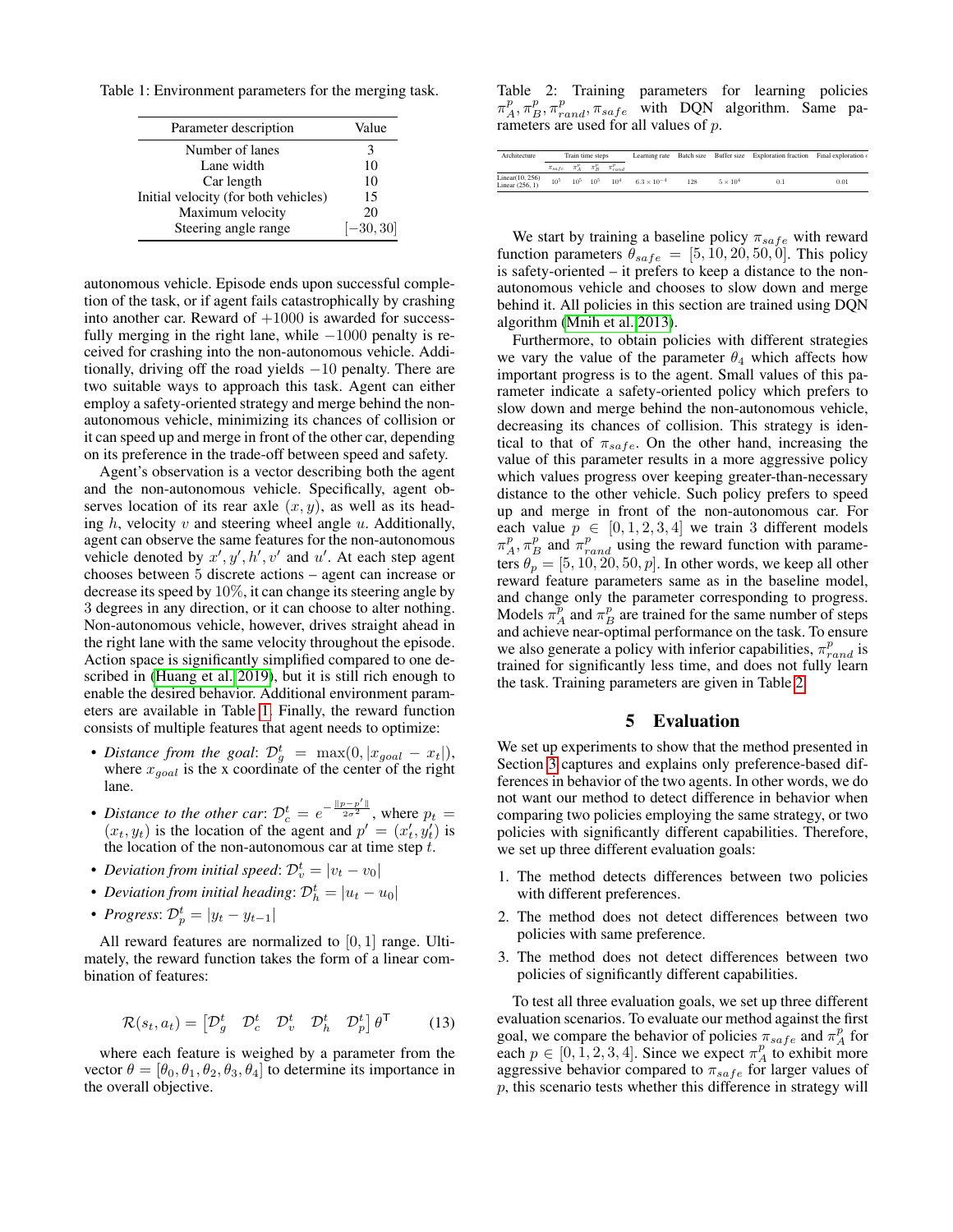<span id="page-5-0"></span>Table 3: Parameters for data collection and analysis process presented in Section [3.](#page-1-1)

| Parameter   | Description                                        |      |  |  |
|-------------|----------------------------------------------------|------|--|--|
| $\, n$      | Number of data-collection episodes                 | 1000 |  |  |
| k.          | Maximum length of disagreement trajectory          | 10   |  |  |
| $\alpha$    | State importance threshold                         | 0.8  |  |  |
| В           | Disagreement state evaluation similarity threshold | 0.1  |  |  |
| $\gamma$    | Disagreement outcome similarity threshold          | 0.1  |  |  |
| $p_{thres}$ | p-value threshold                                  | 0.05 |  |  |

<span id="page-5-1"></span>Table 4: Total number of disagreements and number of preference-based disagreements obtained by applying method from Section [3](#page-1-1) on the three evaluation scenarios.

| Parameter p    | Evaluation scenario                                                      | Total number<br>of disagreements | Number of<br>preference-based disagreements |
|----------------|--------------------------------------------------------------------------|----------------------------------|---------------------------------------------|
|                | $\pi_A$ vs $\pi_{safe}$<br>$\pi_A$ VS $\pi_B$<br>$\pi_A$ VS $\pi_{rand}$ | 1490<br>2910<br>2691             | ∩<br>$\left($                               |
| $\overline{c}$ | $\pi_A$ vs $\pi_{safe}$<br>$\pi_A$ vs $\pi_B$<br>$\pi_A$ VS $\pi_{rand}$ | 2779<br>2000<br>2001             | 182<br>0                                    |
| 3              | $\pi_A$ VS $\pi_{safe}$<br>$\pi_A$ VS $\pi_B$<br>$\pi_A$ VS $\pi_{rand}$ | 2464<br>1843<br>2006             | 216<br>0                                    |
| 4              | $\pi_A$ vs $\pi_{safe}$<br>$\pi_A$ vs $\pi_B$<br>$\pi_A$ VS $\pi_{rand}$ | 2756<br>2000<br>3000             | 927<br>0<br>0                               |

be captured by the proposed approach. Furthermore, to evaluate the second goal we use the method in Section [3](#page-1-1) to compare policies  $\pi_A^p$  and  $\pi_B^p$  for every  $p \in [0, 1, 2, 3, 4]$ . These policies should not differ in their abilities or preferences, since they are trained for same amount of time steps and on the same reward function. Finally, to investigate the third evaluation goal we compare the behavior of  $\pi_A^p$  and  $\pi_{rand}^p$  for every  $p \in [0, 1, 2, 3, 4]$ . These two policies differ in their abilities, as  $\pi_{rand}^p$  has been trained for a shorter time, and fails to learn any meaningful strategy in the environment. For all three evaluation scenarios we record the total number of disagreements encountered as well as the number of preference-based disagreements according to the method presented in Section [3](#page-1-1) and generate contrasting explanations provided that the number of gathered disagreements exceeds 0. Further parameters for this approach are given in Table [3.](#page-5-0)

Results for the three evaluation scenarios are presented in Table [4.](#page-5-1) Firstly, we can notice that in each scenario policies have encountered a number of disagreement states, despite the fact that some policies, such as  $\pi_A^p$  and  $\pi_B^p$  were trained on the same reward function for the same amount of time. From Table [4](#page-5-1) we can clearly see that our method abides by the evaluation goals 2 and 3, because comparing two capable policies trained with the same preferences  $(\pi_A^p$  vs.  $\pi_B^p)$  or two policies with different abilities  $(\pi_A^p$  vs.  $\pi_B^{p^A}$  yields no preference-based disagreements. In order to confirm that the method also satisfies the first evaluation goal, we must determine whether actual behavior of policies corresponds to number of discovered preference-based disagreements. In other words, according to Table [4](#page-5-1) the proposed approach concluded that only policy  $\pi_A^1$  follows the

<span id="page-5-2"></span>

same safety-oriented strategy as the  $\pi_{safe}$  and merges behind the non-autonomous vehicle, while all other policies  $\pi_A^2$ ,  $\pi_A^3$ ,  $\pi_A^4$  exhibit a different, more aggressive behavior. To verify these findings, we explore the behavior of these policies and for each of them record the average y-coordinate distance at the moment of merging into the right lane (Figure [2\)](#page-5-2). Similarly, we record the average velocity of the car during the episode for each of the trained policies (Figure [3\)](#page-5-2) since this feature is the most indicative of the agent's strategy – in order to merge in front of the non-autonomous vehicle agent must speed up, and for safety-oriented merging agent will need to slow down. Figures [2](#page-5-2) and [3](#page-5-2) show that the behavior of policy  $\pi_A^1$  differs significantly from the other policies, and is most similar to  $\pi_{safe}$ . Specifically,  $\pi_A^1$  is the only policy which merges behind the non-autonomous ve-hicle (Figure [2\)](#page-5-2) and maintains an average speed lower than the initial velocity (Figure [3\)](#page-5-2). From this we can conclude that our method indeed satisfies the first evaluation goal.

Finally, we use the preference-based disagreement data to generate explanations about contrasting behavior of two policies with different strategies using the method described in Section [3.3.](#page-3-0) The explanations identify the state feature values that certain agents prefers compared to the other agent. Specifically, after comparing two policies  $\pi_A$  and  $\pi_B$ , where  $\pi_A$  is safely-oriented, while  $\pi_B$  prefers more aggressive driving, we obtain the following explanations:

*Policy*  $\pi_A$  *prefers states with* x *smaller,* y *smaller,* h *smaller, v smaller, u larger compared to policy*  $\pi_B$ .

#### 6 Discussion and future work

In this work we focused on the problem of explaining differences in behavior of two RL agents that stem from their opposing preferences. We proposed a method for distinguishing between ability-based and preference-based differences and generated contrasting explanations about state feature values that agents prefer. We also evaluated our approach on a merging task in autonomous driving.

Although we have shown that our method can successfully differentiate between ability and preference-based differences in behavior, our approach relies on the choice of threshold values  $\alpha$ ,  $\beta$  and  $\gamma$ . Additionally, our approach focuses on comparing only two RL policies. In future work we hope to address these two limitations, and extend the method to allow for end-to-end approach for learning threshold parameters and to support multiple policies.